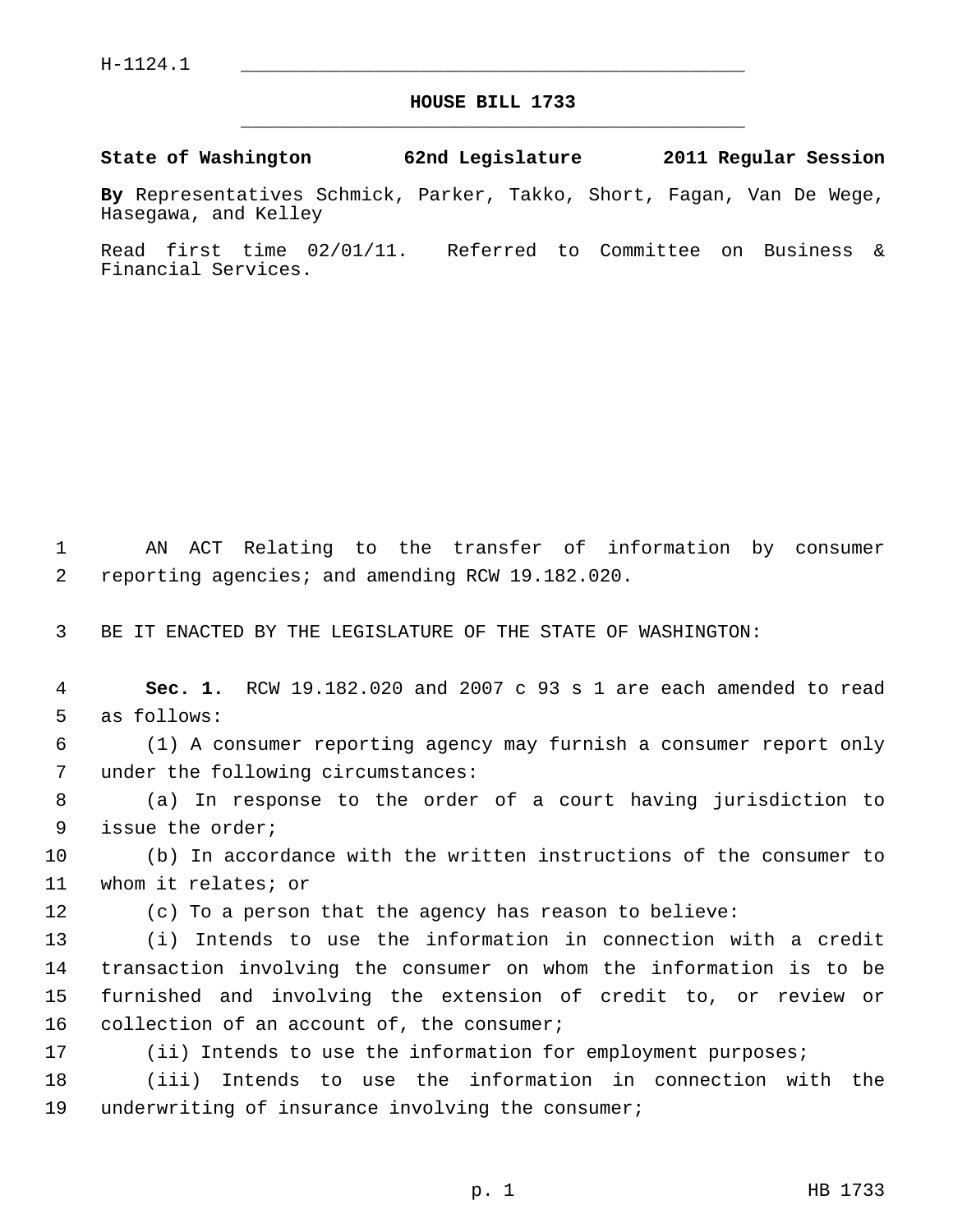1 (iv) Intends to use the information in connection with a 2 determination of the consumer's eligibility for a license or other 3 benefit granted by a governmental instrumentality required by law to 4 consider an applicant's financial responsibility or status; or

 5 (v) Otherwise has a legitimate business need for the information in 6 connection with a business transaction involving the consumer.

 7 (2)(a) Subject to (c) of this subsection, a person may not procure 8 a consumer report, or cause a consumer report to be procured, for 9 employment purposes with respect to any consumer who is not an employee 10 at the time the report is procured or caused to be procured unless:

11 (i) A clear and conspicuous disclosure has been made in writing to 12 the consumer before the report is procured or caused to be procured 13 that a consumer report may be obtained for purposes of considering the 14 consumer for employment. The disclosure may be contained in a written 15 statement contained in employment application materials; or

16 (ii) The consumer authorizes the procurement of the report.

17 (b) A person may not procure a consumer report, or cause a consumer 18 report to be procured, for employment purposes with respect to any 19 employee unless the employee has received, at any time after the person 20 became an employee, written notice that consumer reports may be used 21 for employment purposes. A written statement that consumer reports may 22 be used for employment purposes that is contained in employee 23 guidelines or manuals available to employees or included in written 24 materials provided to employees constitutes written notice for purposes 25 of this subsection. This subsection does not apply with respect to a 26 consumer report of an employee who the employer has reasonable cause to 27 believe has engaged in specific activity that constitutes a violation 28 of law.

29 (c) As applied to (a) and (b) of this subsection, a person may not 30 procure a consumer report for employment purposes where any information 31 contained in the report bears on the consumer's creditworthiness, 32 credit standing, or credit capacity, unless the information is either:

33 (i) Substantially job related and the employer's reasons for the 34 use of such information are disclosed to the consumer in writing; or 35 (ii) Required by law.

36 (d) In using a consumer report for employment purposes, before 37 taking any adverse action based in whole or part on the report, a 38 person shall provide to the consumer to whom the report relates: (i)